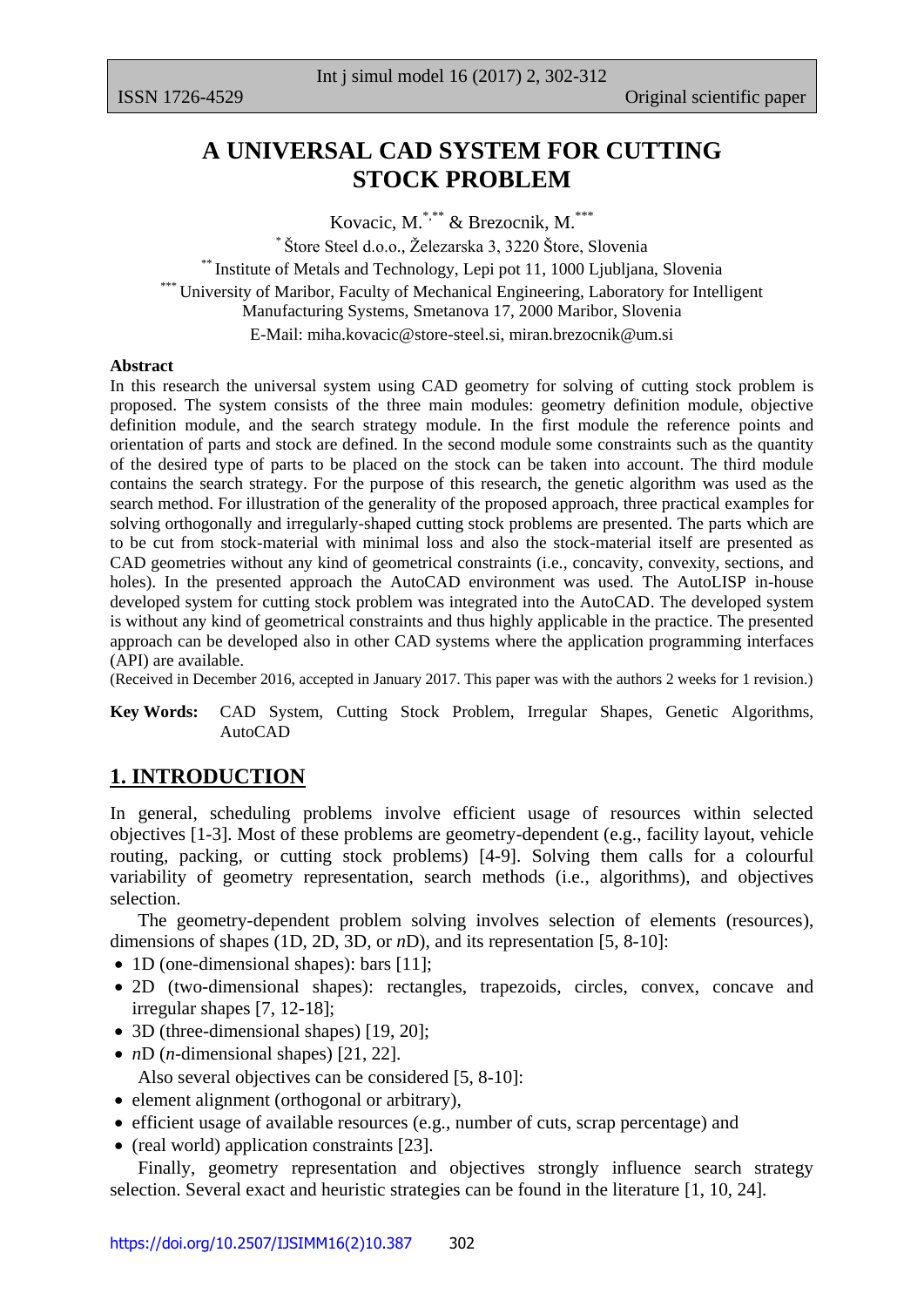Here, only available research dealing cutting stock problems pertaining to irregularlyshaped products are presented.

 Arbel [7] developed a system for tree-based representation of packing stock problem for aircraft manufacturers, where several irregular shapes should be cut from the square stock material. Irregular shapes were simplified using column representation. Several cutting strategies are presented: sequence cutting of a single shape, cutting different shapes while finding the most suitable combination and afterwards adjusting in consideration of the stock dimensions or by using previously used cutting patterns. Similarly, the scheduling of cutting was considered. Exact and heuristic algorithms were also used.

 Dalalah et al. [10] proposed an approach for solving 2D bin packing problems when cutting non-convex polygonal items out of non-convex stock that is based on their convex boundaries (convex hull optimization) and several feasibility tests in order to avoid their overlapping inside the stock. These tests consist of angle, boundary, point inclusion and polygon intersection test. The approach efficiency was proved by using several published works and known libraries.

 In the paper [16], Weng and Kuo proposed general cutting stock problems where 2D CAD geometry, which is transferred into discrete pixels, is used. Also the placing algorithm using small angle rotations is presented. The time consumption is, normally, strongly correlated with the precision of discretization. The proposed system works within the AutoCAD environment.

 Burke et al. [17] developed so-called no-fit polygon generation for avoiding overlapping the shapes which are intended for coupling. The concave, convex and polygons with holes can be taken into account. The developed system constructs an envelope around one shape using another shape to be coupled with it. In that way a safe zone is created. Several known benchmark problems were used for presenting the developed system performance.

 Anand et al. [18] used a computer vision system in order to transform images of the irregular shapes into polygons. Afterwards, the genetic algorithm was used for layout optimization.

 In the paper [25], the authors proposed relocation of the machinery in a steel plant because of the investment in a new continuous rolling mill. The authors were actually solving a Traveling Salesman Problem by means of genetic algorithm method and by considering that the representation of machines can be 2-dimensional or 3-dimensional without any kind of geometrical restrictions. As a result of the layout (machinery) rearrangement, efficiency of material flow in the steel plant increased by 13.58 %.

 In the current article the universal approach using CAD geometry for general solving of cutting stock problems is presented. Due to the extensive usage of evolutionary methods (e.g., [25-27]) the authors used genetic algorithm for optimal solution search.

 Accordingly, first the system architecture is presented. Afterwards, three selected cases are shown: one with rectangle shapes and stock, a second with irregular shapes and rectangular stock, and a third with irregular shapes and several irregular stock shapes. At the same time the selected search strategy and objectives are presented. In the end conclusions are drawn and guidelines for future work are given.

## **2. ARCHITECTURE OF THE PROPOSED APPROACH**

The proposed approach for cutting stock problem solving is created within the AutoCAD system. The AutoLISP/VisualLISP API is used as the programming language. The dialect of LISP programming language is incorporated into all contemporary AutoCAD systems. The AutoLISP allows the user to access the AutoCAD's internal drawing database and to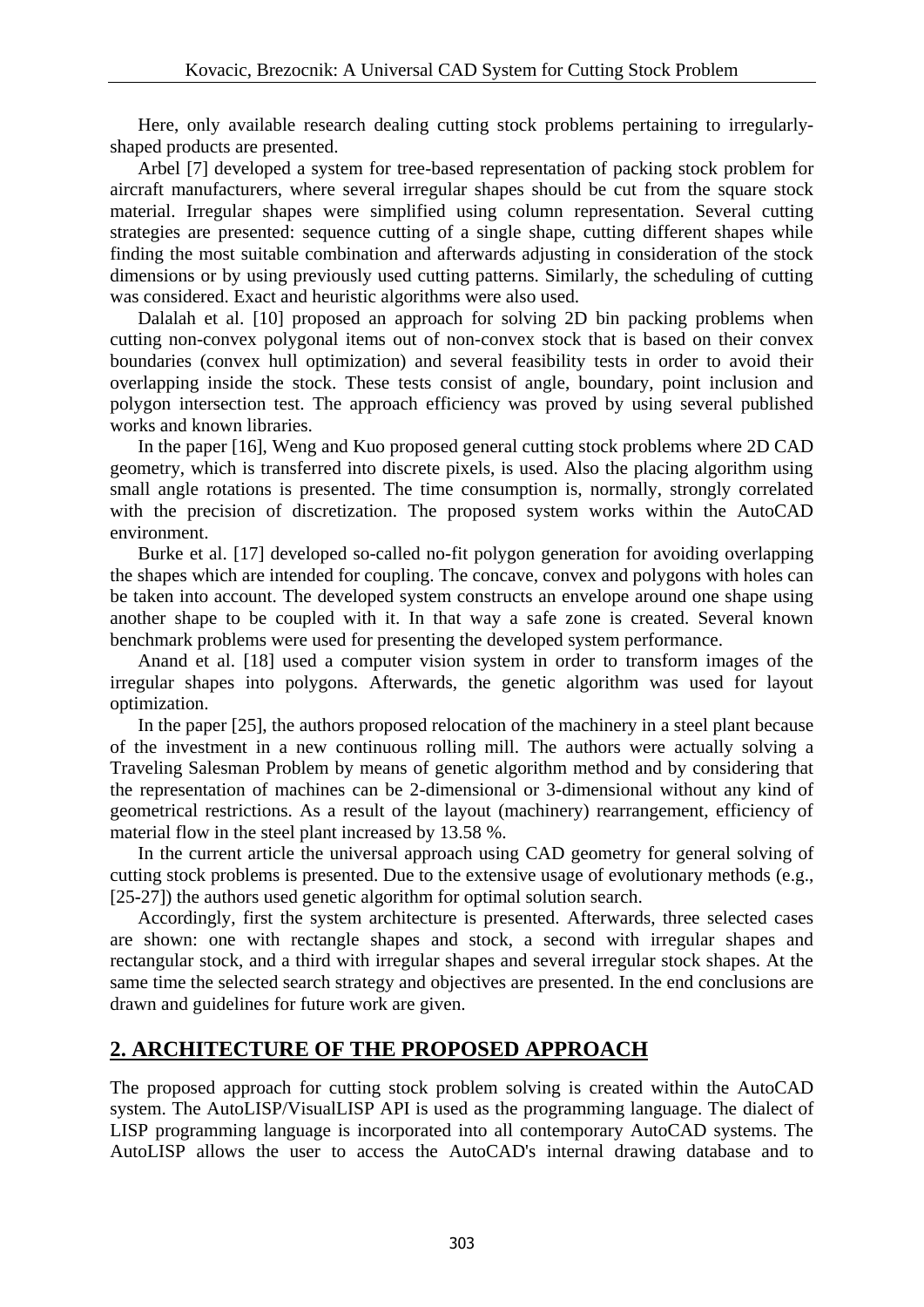manipulate graphical entities. This is the key point which was the basis for the development of the proposed system.

## **2.1 The main idea**

The in-house CAD system for cutting stock problem consists of three major modules:

- geometry definition, where geometry, reference points and orientation of shapes and stock are defined,
- objectives definition, where all desired constraints can be taken into account and
- search strategy, where search strategy can be selected and its parameters set.

 The principle of the developed universal CAD system for cutting stock problem is presented in Fig. 1. First, as mentioned, the geometry, reference points and orientation of parts (i.e., shapes) and stock are defined. These data are used for a search strategy module which generates and evaluates different solutions according to constraints defined in an objectives definition module. Afterwards the results of the search strategy module are presented. Search strategy can be any strategy that provides a sufficiently good solution in a problem space. For the purpose of this research, we used the genetic algorithm approach.



Figure 1: The principle of universal CAD system for cutting stock problem.

## **2.2 Description of the modules**

Fig. 2 shows the possible geometry for products and stock, and their reference points (R1 to R4 for parts/products and Rs for stock) and orientations (o1 to o4 for parts/products and os for stock) of 4 randomly-selected parts and stock. Please note that several stock shapes can be used at the same time. The user can easily select suitable geometry; the points and orientation can be automatically or manually defined.



Figure 2: Geometry, reference points and orientation of 4 randomly-selected parts and stock.

 It must be emphasized that in a geometry-definition module several geometry properties are also accessible (e.g., area, perimeter, bounding box, mass centre, moments of inertia). Some of them are presented in Fig. 3.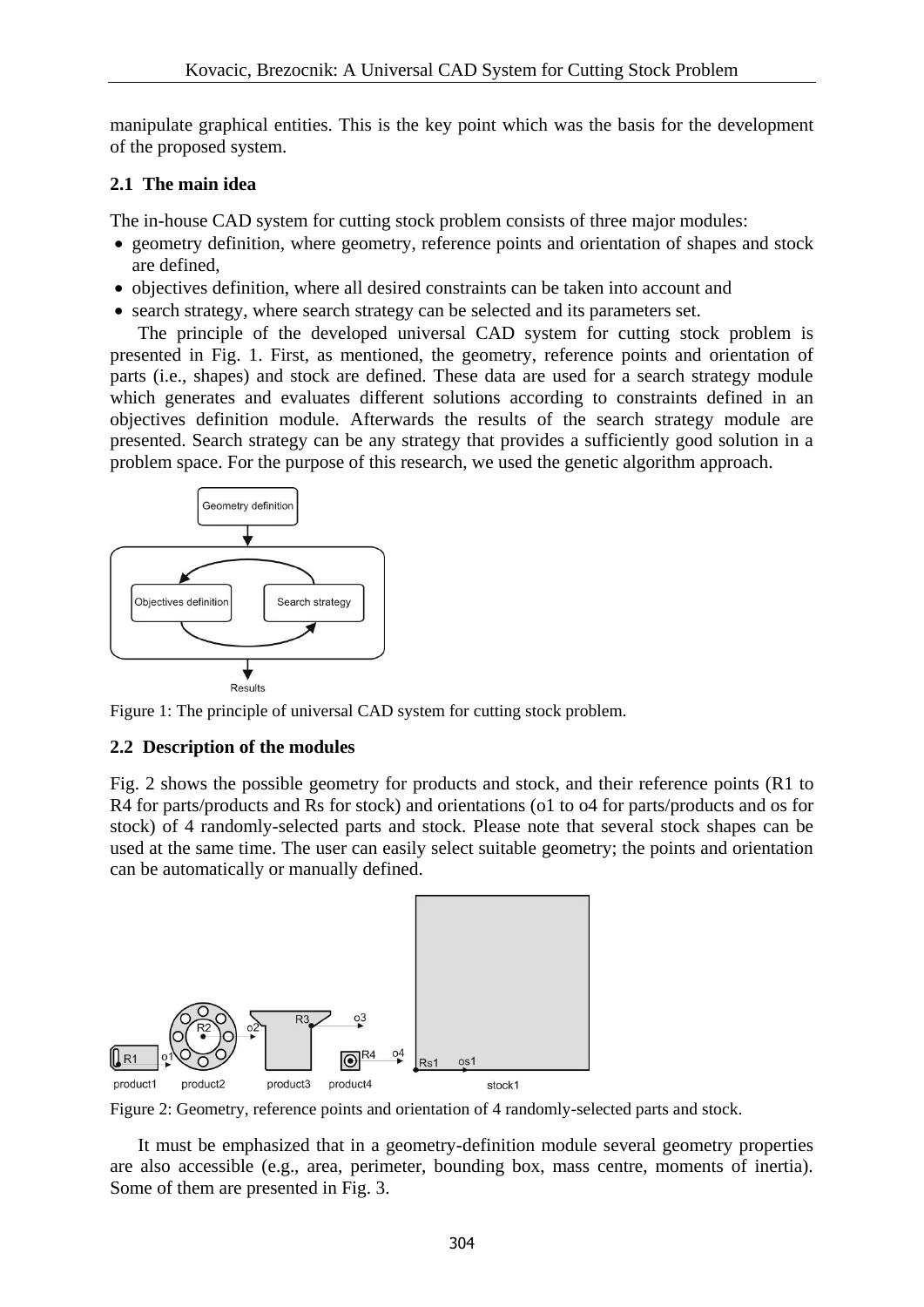

Figure 3: Some accessible geometry properties in the case of *product3.*

 In an objectives definition module several constraints, such as number or percentage of required shapes to be cut or needed to be packed, their overlapping area, waste perimeter and area, can be taken into account, Fig. 4.



Figure 4: Some accessible geometry properties in an objectives definition module.

 In a search strategy module, any kind of search algorithm can be used (e.g., genetic algorithms, particle swarm algorithm, gravitational search algorithm). The input data consists of objectives definition module data (e.g., overlapping area, waste perimeter and area), parts and stock geometry, reference points, and orientation.

### **3. RESULTS AND DISCUSSION**

For this general overview of functionality of the proposed CAD system only cutting stock problems were selected.

 The first example shows placing rectangular parts on rectangular stock, the second example shows irregular parts on rectangular stock, and the third shows irregular parts on two irregular stock shapes.

#### **3.1 Definition of objectives**

In all three cases presented hereafter the same objectives were selected.

 First, the number of required parts of each product should be determined. This can be determined either explicitly by the exact number (e.g., 3 pieces of part 1, 12 pieces of part 2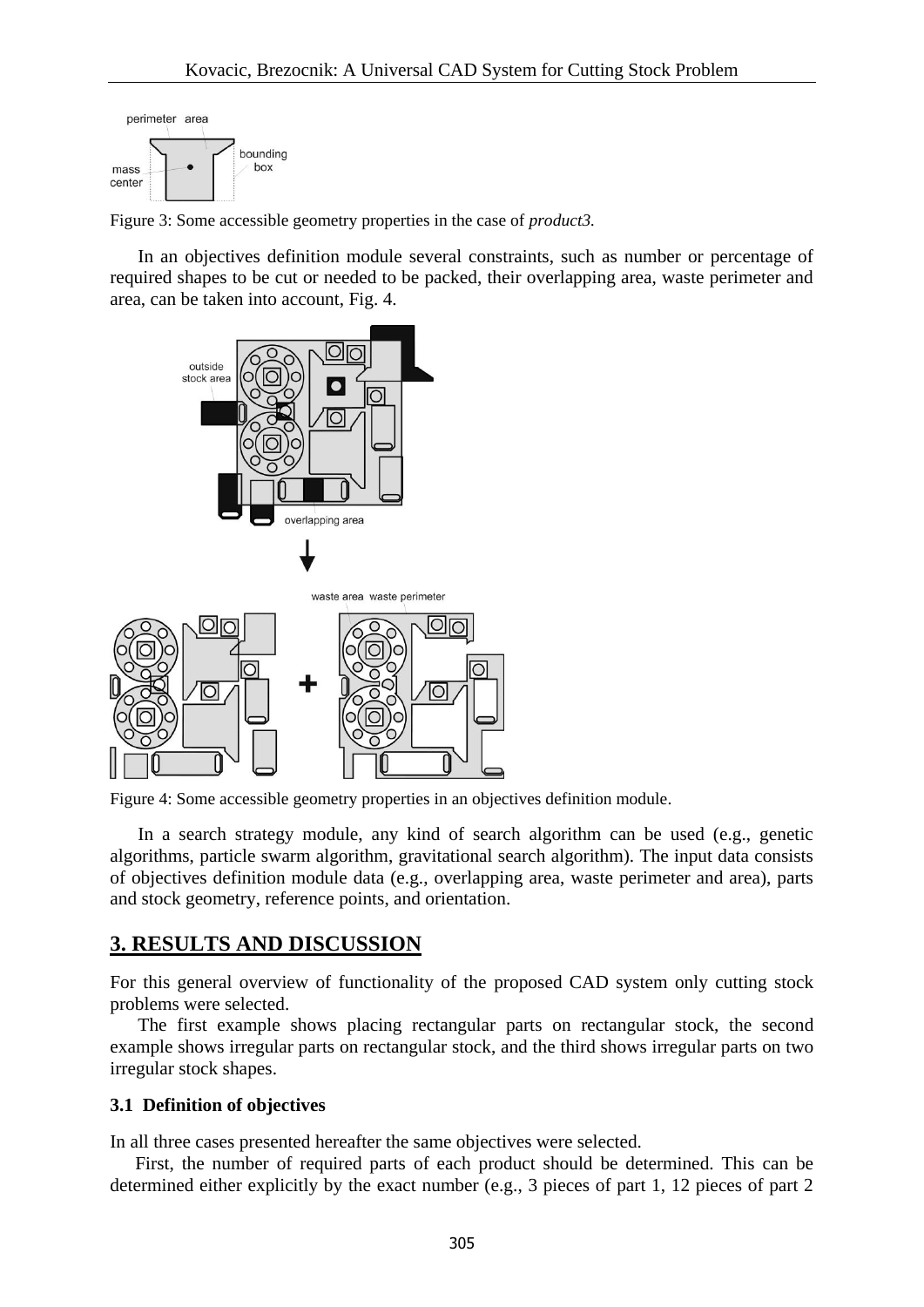and 1 piece of part 3) or implicitly (i.e., by the ratio of area of parts of a single product in terms of the area of all parts or of the stock area).

 In our case the required ratio between the number of parts was selected. Where there are two products, we can decide that for the first product we need 3 parts and for the second product 6 parts. So the ratio between the number of required parts of the first and the second part is  $3:6 = 1:2$ . In practice, depending on products and stock dimensions, the number of parts placed on stock can vary. The absolute difference between the mentioned ratio of practically cut and required parts (*fn*) was selected as a first objective.

 For the second, third and fourth objectives the ration between waste (*Aw*), overlapping (*Ao*), outside stock (*Aos*) and stock area (*As*) were selected, respectively.

The objective (optimization) function *F* can be defined as:

$$
F = w_{fn} \cdot fn + w_{Aw} \cdot \frac{Aw}{As} + w_{Ao} \cdot \frac{Ao}{As} + w_{Aos} \cdot \frac{Aos}{As},
$$
\n(1)

where *wfn, wAw*, *wAo* and *wAos* are corresponding weights which can be adjusted.

In all presented examples the same weights were used: for  $w_{fn}$ ,  $w_{Aw}$ ,  $w_{Ao}$ , and  $w_{Ao}$  we used 1, 1, 20, and 20, respectively. Accordingly, the objective function is defined as:

$$
F = 1 \cdot fn + 1 \cdot \frac{Aw}{As} + 20 \cdot \frac{Ao}{As} + 20 \cdot \frac{Aos}{As}.
$$

#### **3.2 Search strategy**

For the purpose of this research, the genetic algorithms were used as a search strategy. The genetic algorithms are population-based search heuristics which simulate the natural evolution of living beings [28] and can be used for solving different problems (e.g., [29-32]). In general, any other search strategy can be used, such as particle swarm optimization, simulated annealing, bat algorithm, etc. [33-35].

 In our case, during simulated evolution the organisms in form of geometric entries and their locations in the stock piece (i.e., solutions to the problem) undergo adaptation. They, through several generations (iterations), gradually change until the stopping criteria are met; this can be the required quality of solution or a maximal number of generations to be run.

#### *Coding of the organisms*

 The population consists of organisms (i.e., chromosomes). Each individual chromosome in the population represents possible layout of parts in the stock at a population time *t*. As mentioned before, the parts could be of different types. The chromosome consists of genes. Each gene is in fact a part of selected geometric shape. The individual gene consists of the following information: geometry of the part, position of the reference points of the part (i.e., position of the reference points on the stock or even a little bit outside of it), and the orientation of the part. The best chromosome in the population represents the best layout of the parts on the available stock piece.

#### *Genetic operations*

 For changing organisms, the following eight genetic operations were being created: crossover, small and large position mutation, small and large orientation mutation, permutation, deletion and insertion operation. Also the reproduction operation, which does not change the organisms, is implemented.

 The crossover operation ensures the exchanging of genetic material between organisms (Fig. 5).

 Position mutation in Fig. 6 a randomly changes the position of a randomly-selected part. The repositioning of this part can be large (i.e., over the stock boundaries) or small (i.e., in the current part vicinity). Similarly, orientation mutation in Fig. 6 b randomly changes the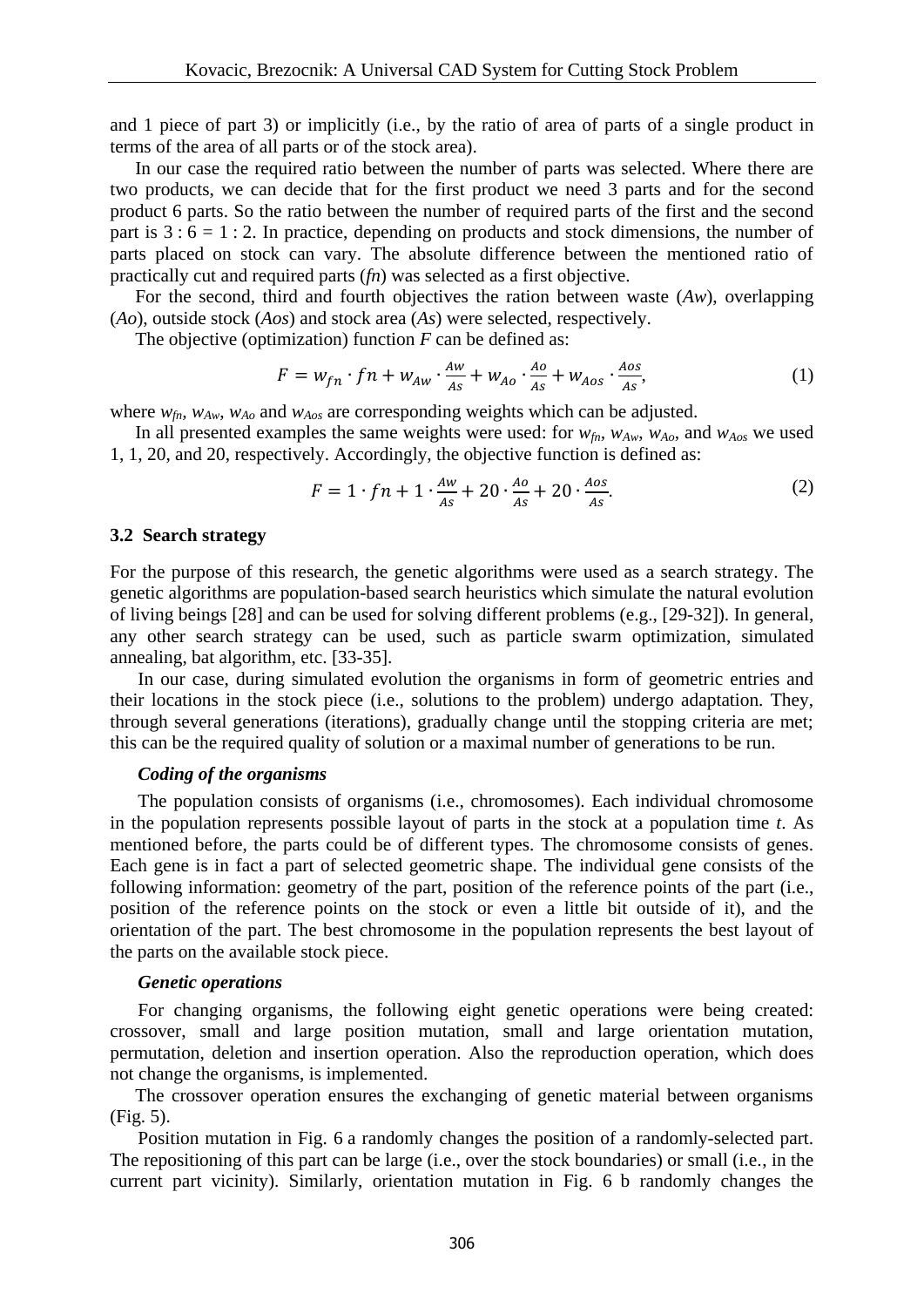orientation of a randomly-selected part. The changes in orientation can be large (i.e., from 0° to 360°) or small (i.e., within 10°). They can be evenly discrete (e.g. 0°, 90°, 180 and 270°) or arbitrary.



- before position mutation --- after position mutation a) b)



Figure 6: Mutations: a) position mutation; b) orientation mutation.

 Permutation operation (Fig. 7) switches the position and orientation between the two randomly-selected parts in the composition.

 Deletion operation removes the random part from the composition. The insertion operation adds pars into composition.



Figure 7: Permutation operation.

#### *Evolutionary parameters*

 In all experimental runs the same population size of 100 organisms was chosen. The maximum number of generation was 100 for all runs. For selection of organisms, the tournament method with the tournament size of 7 was used. The maximum number of generations was selected as the stopping criteria for the purposes of this paper. The following probability parameters were selected for the simulated evolution control: 0.2 for crossover,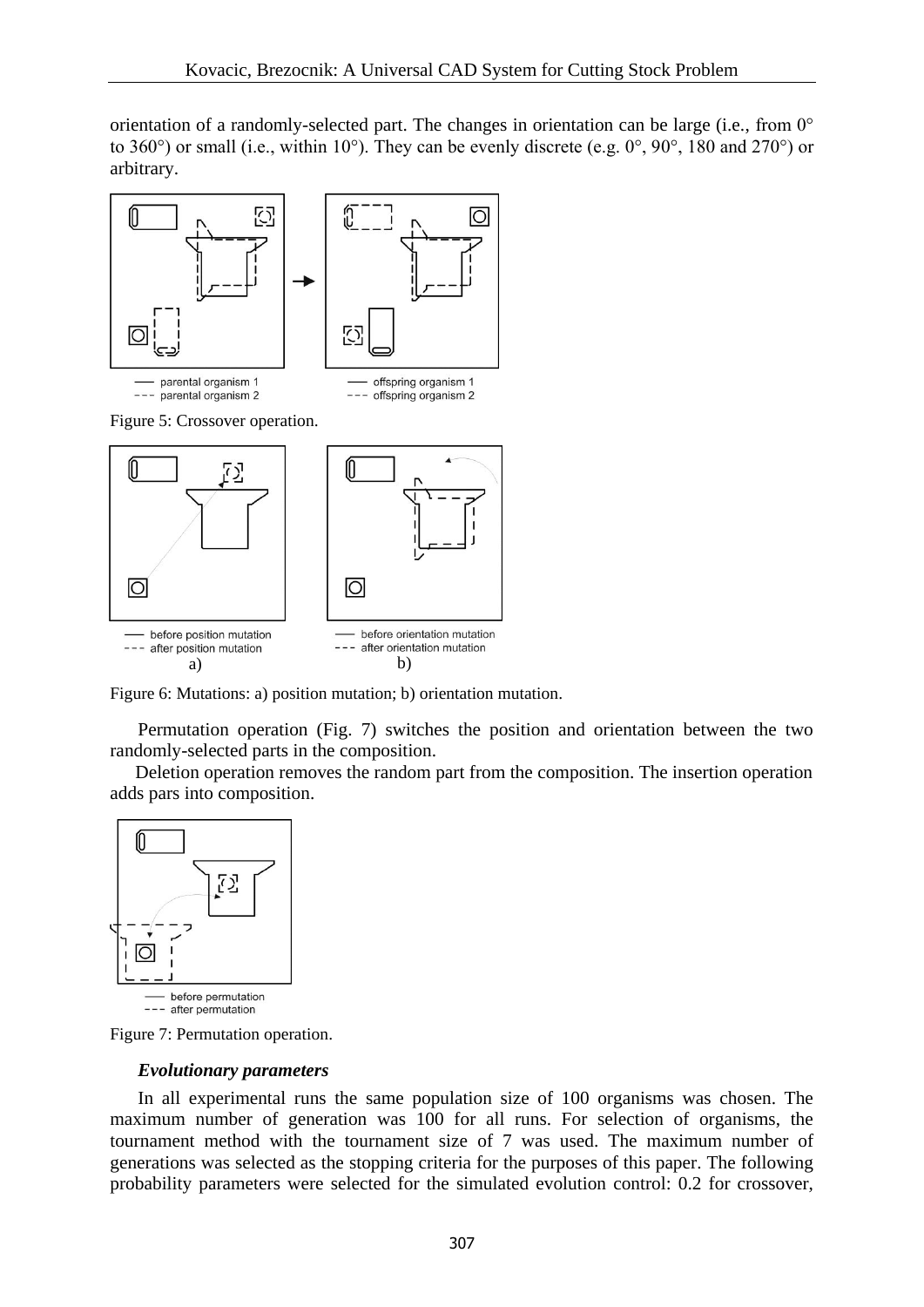0.2 for large position mutation, 0.2 for orientation mutation 0.1 for permutation, 0.1 for deletion, 0.1 for insertion and 0.1 for reproduction probability. We executed 100 independent runs of the system.

### **3.3 Example 1**

Geometry (parts and stock), reference points and orientation for the first example are presented in Fig. 8. The required ratio between number of parts for each product cut from the stock was 1 : 2 : 2. Due to rectangular shape of the stock and the parts only discrete orientation mutation was used where only 0° and 90° angles were possible.

 The results from the most successful run are presented in Fig. 9. For presented organisms (i.e., compositions in generations 0, 50, and 100), the following data are given: the absolute difference between the mentioned ratio of practically cut and required pieces (*fn*), ratios between waste (*Aw*), overlapping (*Ao*), outside stock (*Aos*) and stock area (*As*), and the objective function (*F*).

 While observing the results from the generation 0 it is possible to notice that the layout consists of 3, 5 and 6 parts of product1, product2 and product3, respectively. Accordingly, the ratio between number of parts for each product cut from the stock is 3 : 5 : 6 which differs from the required 1 : 2 : 2. According to the definition, the absolute difference between the mentioned ratio of practically cut and required parts  $(*fn*)$  is  $1:2:2-3:5:6=0.25-0.1=0.15$ . The waste (*Aw*), overlapping (*Ao*), and outside the stock area (*Aos*) percentage is 39.64 %, 8.63 % and 13.22 %, respectively. The value of objective (optimization) function *F* (defined in Eq. 2) is:

$$
F = 1 \cdot fn + 1 \cdot \frac{Aw}{As} + 20 \cdot \frac{Ao}{As} + 20 \cdot \frac{Aos}{As}
$$
  
\n
$$
F = 1 \cdot 0.15 + 1 \cdot 0.3964 + 20 \cdot 0.0863 + 20 \cdot 0.1322 = 4.9180
$$
  
\n
$$
\underbrace{O_1^1}_{O_2^2}
$$
 (3)



Figure 8: Geometry, reference points and orientations for example 1.



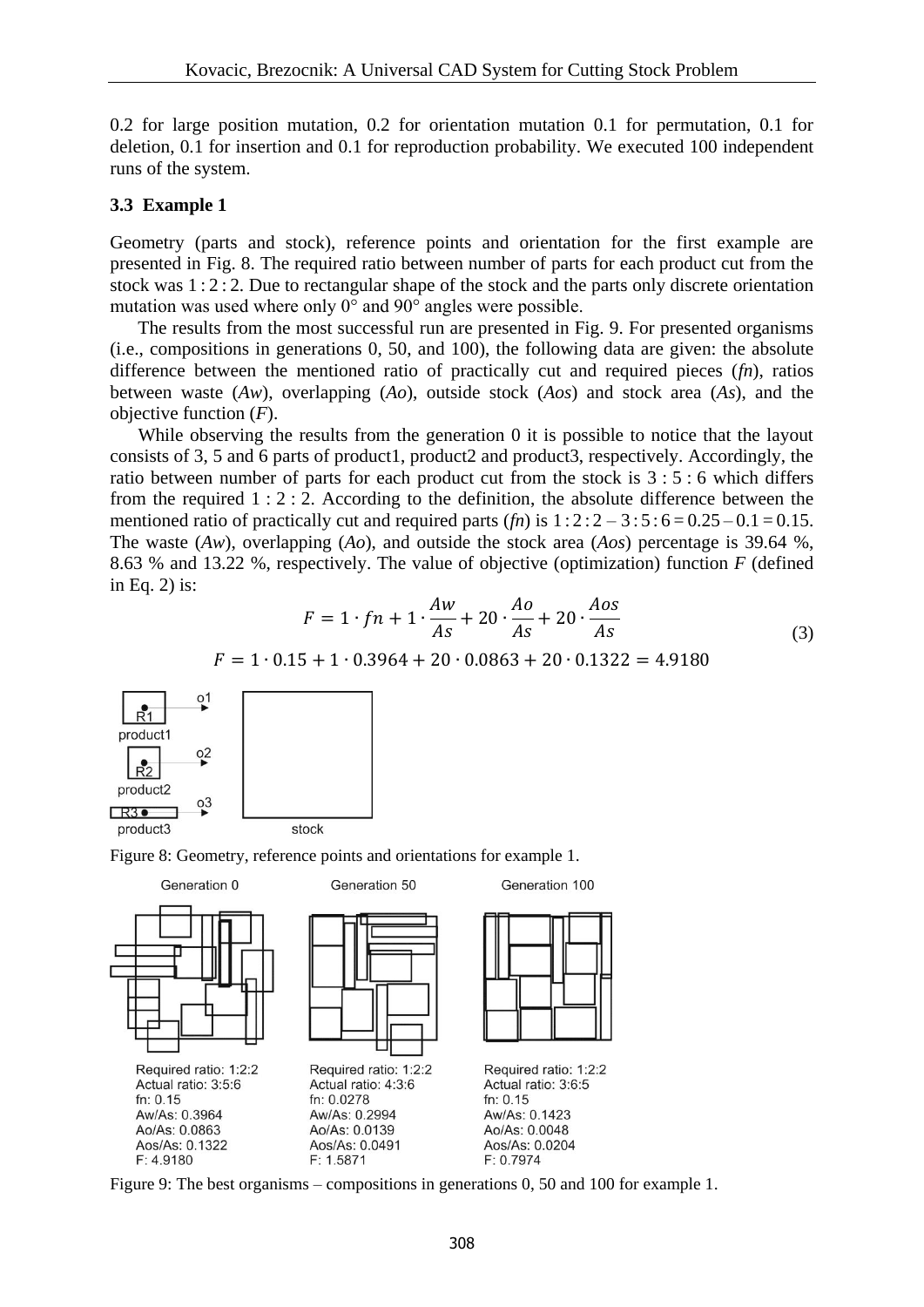## **3.4 Example 2**

Geometry (parts and stock), reference points and orientation for the second example are presented in Fig. 2. For this example also discrete orientation mutation was used where  $0^{\circ}$ , 90°, 180° and 270° angles were possible.

 The required ratio between the number of parts for each product cut from the stock is  $2:2:1:4$ . The results from the most successful run are presented in Fig. 10.



Fig. 10: The best organisms – compositions in generations 0, 50 and 100 for example 2.

### **2.5 Example 3**

In this example two stock materials were selected. For demonstration purposes the stock material is coloured grey, Fig. 11. The arbitrary orientation was used (i.e., from 0° to 360°).

 The required ratio between the number of parts for each product cut from the stock is 1 : 2 : 6. The results from the most successful run are presented in Fig. 12.



Fig. 11: Geometry, reference points and orientation for example 3.



Fig. 12: The best organisms – compositions in generations 0, 50 and 100 for example 3.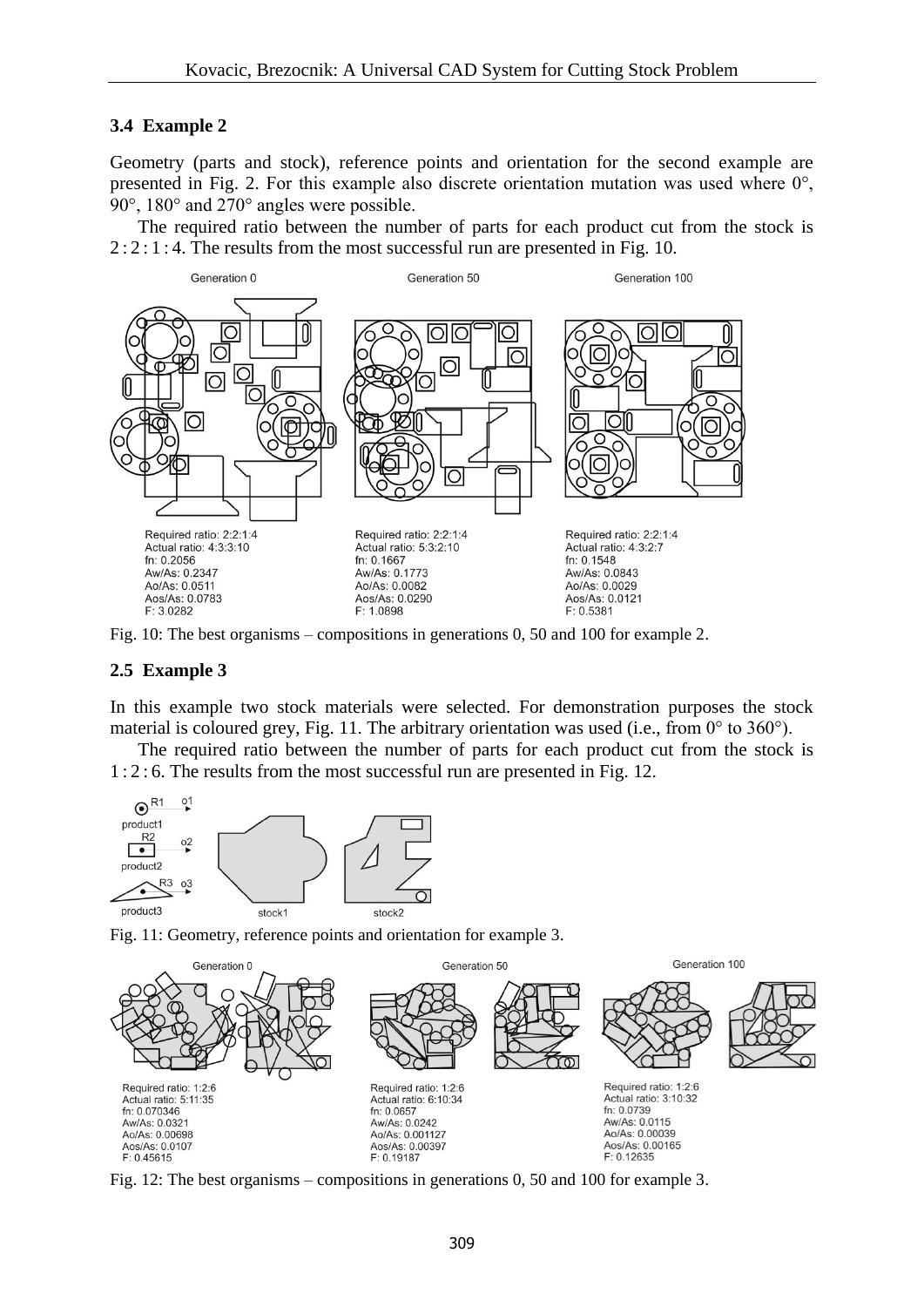## **4. CONCLUSION**

In this paper the general approach for solving of cutting stock problem is proposed. The inhouse system for cutting stock problem solving was realized in the AutoLISP/VisualLISP programming language within the AutoCAD system. The proposed approach consists of three major modules: geometry definition, objectives definition, and search strategy. For the purpose of this research we used genetic algorithms as the search strategy.

 Without any kind of geometrical constraints, several objectives (i.e., optimization functions) and search algorithms can be selected for the best solution search. From a practical point of view, only three examples of cutting stock problems were presented. The first example shows placing rectangular parts on rectangular stock, the second, irregular parts on rectangular stock, and the third, irregular parts on two irregular stock shapes.

 For changing of organisms (i.e., layout of parts on available stock piece) we used the following genetic operations: reproduction (i.e., selection), crossover, small and large position mutation, small and large orientation mutation, permutation, deletion, and insertion.

 In all three experimental cases the difference of the ratios between the number of required and cut pieces, the ratio between waste area, overlapping area between pieces, area of the pieces outside stock and stock area were selected as objectives (objective function). Obviously, minimizing selected objectives is the main aim of the problem. In general also other objectives can be chosen (e.g., waste perimeter).

 The results of the best independent run for each of the three cases allow us to conclude that each generation brings improvements in terms of all the selected objectives.

 The shortest and longest runs of CAD system for the selected examples on AutoCAD last less than 2 hours and more than 6 hours on an Intel Core i7-4600U processor with 8 GB of RAM, respectively. The majority of the time was spent on manipulation of the geometric entities inside the AutoCAD system.

 It must be emphasized that the proposed system is based on CAD geometries without any kind of geometrical constraints (i.e., concavity, convexity, sections and holes) and that it is, with proper objectives and search algorithms selection, extremely applicable in practice. The developed approach will be used also for solving regular and irregular 3D bin packing problem. In addition, in order to shorten the processing time, a fine tuning of the program code will be implemented in the future.

## **REFERENCES**

- [1] Pinedo, M. L. (2012). *Scheduling: Theory, Algorithms, and Systems*, 4<sup>th</sup> ed., Springer, New York, doi[:10.1007/978-1-4614-2361-4](https://doi.org/10.1007/978-1-4614-2361-4)
- [2] Baker, K. R.; Trietsch, D. (2009). *Principles of Sequencing and Scheduling*, John Wiley & Sons, Inc., Hoboken, doi[:10.1002/9780470451793](https://doi.org/10.1002/9780470451793)
- [3] Błażewicz, J.; Ecker, K. H.; Pesch, E.; Schmidt, G.; Węglarz, J. (2007). *Handbook on Scheduling: From Theory to Applications*, Springer, Berlin, doi[:10.1007/978-3-540-32220-7](https://doi.org/10.1007/978-3-540-32220-7)
- [4] Galzina, V.; Lujić, R.; Šarić, T. (2012). Adaptive fuzzy particle swarm optimization for flowshop scheduling problem, *Tehnicki vjesnik – Technical Gazette*, Vol. 19, No. 1, 151-157
- [5] Cagan, J.; Shimada, K.; Yin, S. (2002). A survey of computational approaches to threedimensional layout problems, *Computer-Aided Design*, Vol. 34, No. 8, 597-611, doi[:10.1016/S0010-4485\(01\)00109-9](https://doi.org/10.1016/S0010-4485(01)00109-9)
- [6] Meller, R. D.; Gau, K.-Y. (1996). The facility layout problem: Recent and emerging trends and perspectives, *Journal of Manufacturing Systems*, Vol. 15, No. 5, 351-366, doi[:10.1016/0278-](https://doi.org/10.1016/0278-6125(96)84198-7) [6125\(96\)84198-7](https://doi.org/10.1016/0278-6125(96)84198-7)
- [7] Arbel, A. (1993). Large-scale optimization methods applied to the cutting stock problem of irregular shapes, *International Journal of Production Research*, Vol. 31, No. 2, 483-500, doi[:10.1080/00207549308956738](https://doi.org/10.1080/00207549308956738)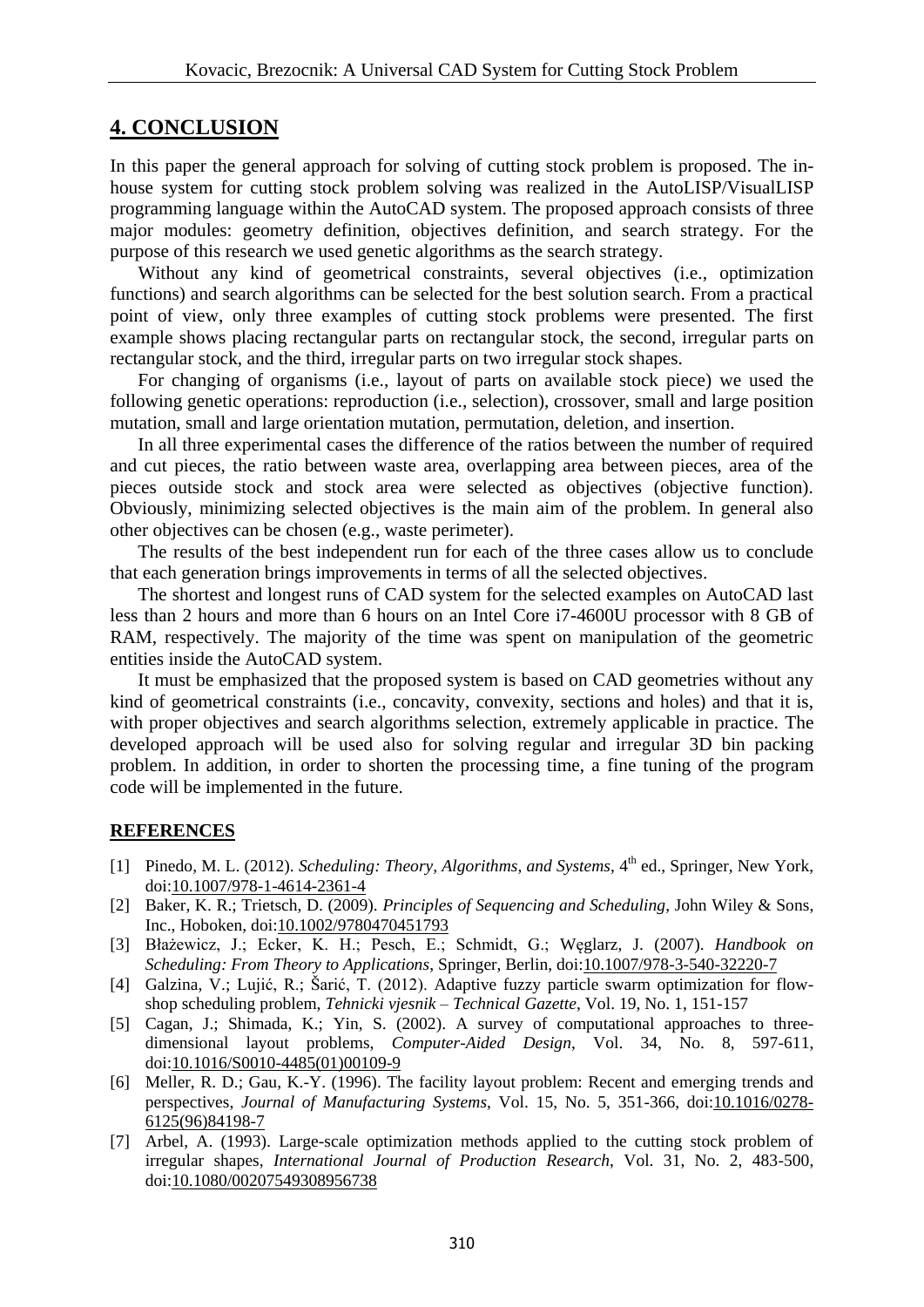- [8] Han, W.; Bennell, J. A.; Zhao, X.; Song, X. (2013). Construction heuristics for two-dimensional irregular shape bin packing with guillotine constraints, *European Journal of Operational Research*, Vol. 230, No. 3, 495-504, doi[:10.1016/j.ejor.2013.04.048](https://doi.org/10.1016/j.ejor.2013.04.048)
- [9] Cheng, C. H.; Feiring, B. R.; Cheng, T. C. E. (1994). The cutting stock problem A survey, *International Journal of Production Economics*, Vol. 36, No. 3, 291-305, doi[:10.1016/0925-](https://doi.org/10.1016/0925-5273(94)00045-X) [5273\(94\)00045-X](https://doi.org/10.1016/0925-5273(94)00045-X)
- [10] Dalalah, D.; Khrais, S.; Bataineh, K. (2014). Waste minimization in irregular stock cutting, *Journal of Manufacturing Systems*, Vol. 33, No. 1, 27-40, doi[:10.1016/j.jmsy.2013.11.003](https://doi.org/10.1016/j.jmsy.2013.11.003)
- [11] Corominas, A.; Bautista, J. (1994). Procedures for solving a 1-dimensional cutting problem, *European Journal of Operational Research*, Vol. 77, No. 1, 154-168, doi[:10.1016/0377-](https://doi.org/10.1016/0377-2217(94)90035-3) [2217\(94\)90035-3](https://doi.org/10.1016/0377-2217(94)90035-3)
- [12] Jin, M.; Ge, P.; Ren, P. (2015). A new heuristic algorithm for two-dimensional defective stock guillotine cutting stock problem with multiple stock sizes, *Tehnicki vjesnik – Technical Gazette*, Vol. 22, No. 5, 1107-1116, doi[:10.17559/TV-20150731113849](https://doi.org/10.17559/TV-20150731113849)
- [13] Ouafi, R.; Khelladi, A. (2009). Non orthogonal cutting problem: The case of trapezoidal pieces, *International Journal of Open Problems in Computer Science and Mathematics*, Vol. 2, No. 1, 69-84
- [14] Cui, Y.; Chen, F.; Liu, R.; Liu, Y.; Yan, X. (2010). A simple algorithm for generating optimal equal circle cutting patterns with minimum sections, *Advances in Engineering Software*, Vol. 41, No. 2, 401-403, doi[:10.1016/j.advengsoft.2009.07.005](https://doi.org/10.1016/j.advengsoft.2009.07.005)
- [15] George, J. A.; George, J. M.; Lamar, B. W. (1995). Packing different-sized circles into a rectangular container, *European Journal of Operational Research*, Vol. 84, No. 3, 693-712, doi[:10.1016/0377-2217\(95\)00032-L](https://doi.org/10.1016/0377-2217(95)00032-L)
- [16] Weng, W.-C.; Kuo, H.-C. (2011). Irregular stock cutting system based on AutoCAD, *Advances in Engineering Software*, Vol. 42, No. 9, 634-643, doi[:10.1016/j.advengsoft.2011.04.009](https://doi.org/10.1016/j.advengsoft.2011.04.009)
- [17] Burke, E. K.; Hellier, R. S. R.; Kendall, G.; Whitwell, G. (2007). Complete and robust no-fit polygon generation for the irregular stock cutting problem, *European Journal of Operational Research*, Vol. 179, No. 1, 27-49, doi[:10.1016/j.ejor.2006.03.011](https://doi.org/10.1016/j.ejor.2006.03.011)
- [18] Anand, S.; McCord, C.; Sharma, R.; Balachander, T. (1999). An integrated machine vision based system for solving the nonconvex cutting stock problem using genetic algorithms, *Journal of Manufacturing Systems*, Vol. 18, No. 6, 396-415, doi[:10.1016/S0278-6125\(00\)87642-6](https://doi.org/10.1016/S0278-6125(00)87642-6)
- [19] de Queiroz, T. A.; Miyazawa, F. K.; Wakabayashi, Y.; Xavier, E. C. (2012). Algorithms for 3D guillotine cutting problems: Unbounded knapsack, cutting stock and strip packing, *Computers & Operations Research*, Vol. 39, No. 2, 200-212, doi[:10.1016/j.cor.2011.03.011](https://doi.org/10.1016/j.cor.2011.03.011)
- [20] Gonçalves, J. F.; Resende, M. G. C. (2013). A biased random key genetic algorithm for 2D and 3D bin packing problems, *International Journal of Production Economics*, Vol. 145, No. 2, 500- 510, doi[:10.1016/j.ijpe.2013.04.019](https://doi.org/10.1016/j.ijpe.2013.04.019)
- [21] Gilmore, P. C.; Gomory, R. E. (1965). Multistage cutting stock problems of two and more dimensions, *Operations Research*, Vol. 13, No. 1, 94-120, doi[:10.1287/opre.13.1.94](https://doi.org/10.1287/opre.13.1.94)
- [22] Csirik, J.; van Vliet, A. (1993). An on-line algorithm for multidimensional bin packing, *Operations Research Letters*, Vol. 13, No. 3, 149-158, doi[:10.1016/0167-6377\(93\)90004-Z](https://doi.org/10.1016/0167-6377(93)90004-Z)
- [23] Malaguti, E.; Durán, R. M.; Toth, P. (2014). Approaches to real world two-dimensional cutting problems, *Omega*, Vol. 47, 99-115, doi[:10.1016/j.omega.2013.08.007](https://doi.org/10.1016/j.omega.2013.08.007)
- [24] Cintra, G. F.; Miyazawa, F. K.; Wakabayashi, Y.; Xavier, E. C. (2007). A note on the approximability of cutting stock problems, *European Journal of Operational Research*, Vol. 183, No. 3, 1328-1332, doi[:10.1016/j.ejor.2005.09.053](https://doi.org/10.1016/j.ejor.2005.09.053)
- [25] Kovačič, M.; Rožej, U.; Brezočnik, M. (2013). Genetic algorithm rolling mill layout optimization, *Materials and Manufacturing Processes*, Vol. 28, No. 7, 783-787, doi[:10.1080/10426914.2012.718475](https://doi.org/10.1080/10426914.2012.718475)
- [26] Brezocnik, M.; Kovacic, M.; Ficko, M. (2004). Prediction of surface roughness with genetic programming, *Journal of Materials Processing Technology*, Vol. 157-158, 28-36, doi[:10.1016/j.jmatprotec.2004.09.004](https://doi.org/10.1016/j.jmatprotec.2004.09.004)
- [27] Brezocnik, M.; Kovacic, M. (2003). Integrated genetic programming and genetic algorithm approach to predict surface roughness, *Materials and Manufacturing Processes*, Vol. 18, No. 3, 475-491, doi[:10.1081/AMP-120022023](https://doi.org/10.1081/AMP-120022023)